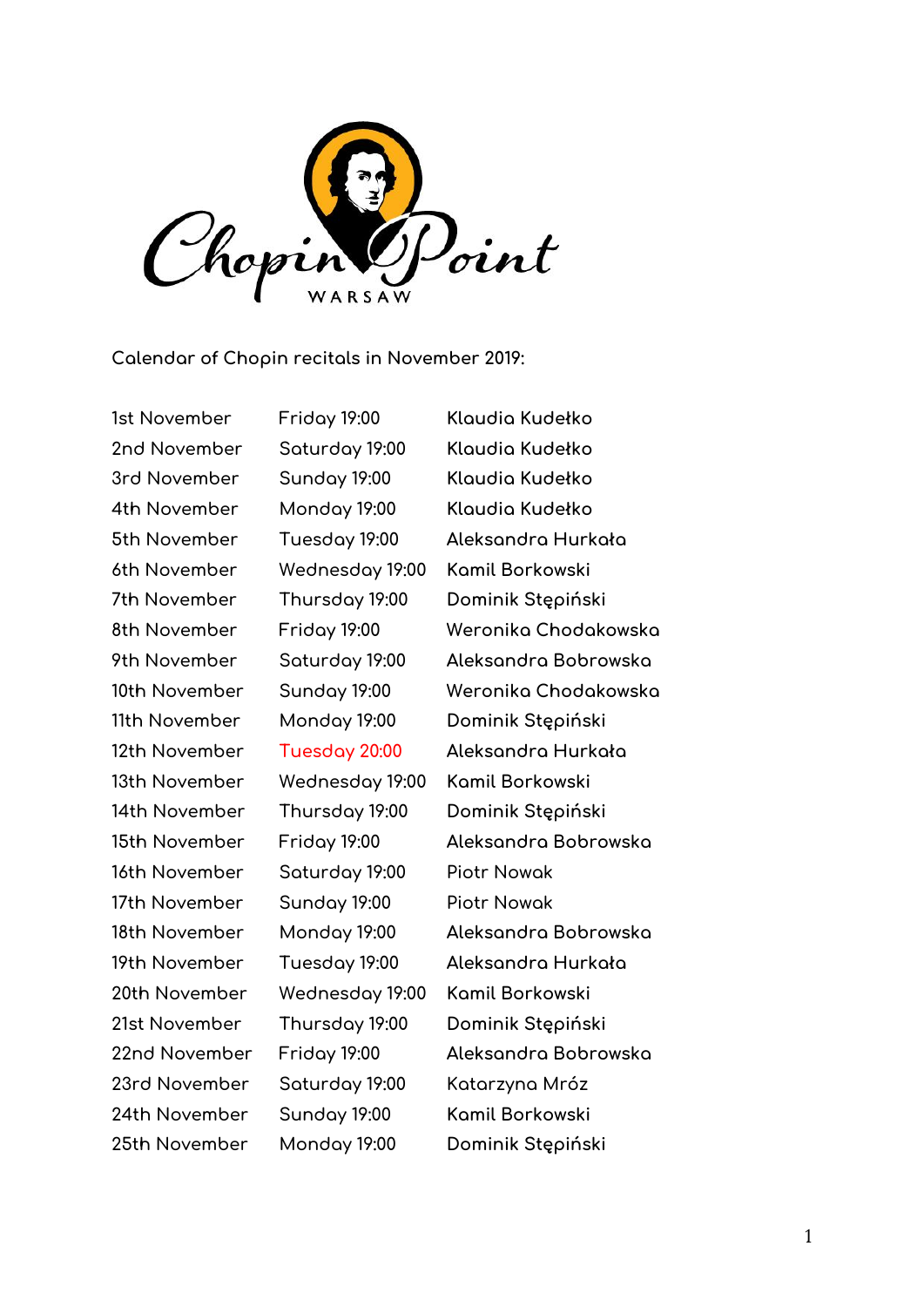| 26th November | Tuesday 19:00                   | Aleksandra Hurkała   |
|---------------|---------------------------------|----------------------|
| 27th November | Wednesday 19:00 Kamil Borkowski |                      |
| 28th November | Thursday 19:00                  | Aleksandra Bobrowska |
| 29th November | <b>Friday 19:00</b>             | Weronika Chodakowska |
| 30th November | Saturday 19:00                  | Katarzyna Mróz       |

## **Artist Programs**

## **Aleksandra Bobrowska Recital program**

- Fryderyk Chopin
	- 4 Mazurki op.6
	- 5 Mazurków op.7
	- 4 Mazurki op.17
	- 4 Mazurki op.24
	- 4 Mazurki op.30
	- 4 Mazurki op.33

## **Kamil Borkowski Recital programme**

Fryderyk Chopin 24 Preludes, Op. 28 Sonate in B minor, Op. 58 – Scherzo: Molto vivace

# **Weronika Chodakowska Recital programme**

Fryderyk Chopin Nokturn cis-moll op. posth. Polonez Ges-dur op. posth. Walc Es-dur op. 18 Walc a-moll op. 34 nr 2 Impromptu Fis-dur op. 36 Mazurek B-dur op. 7 nr 1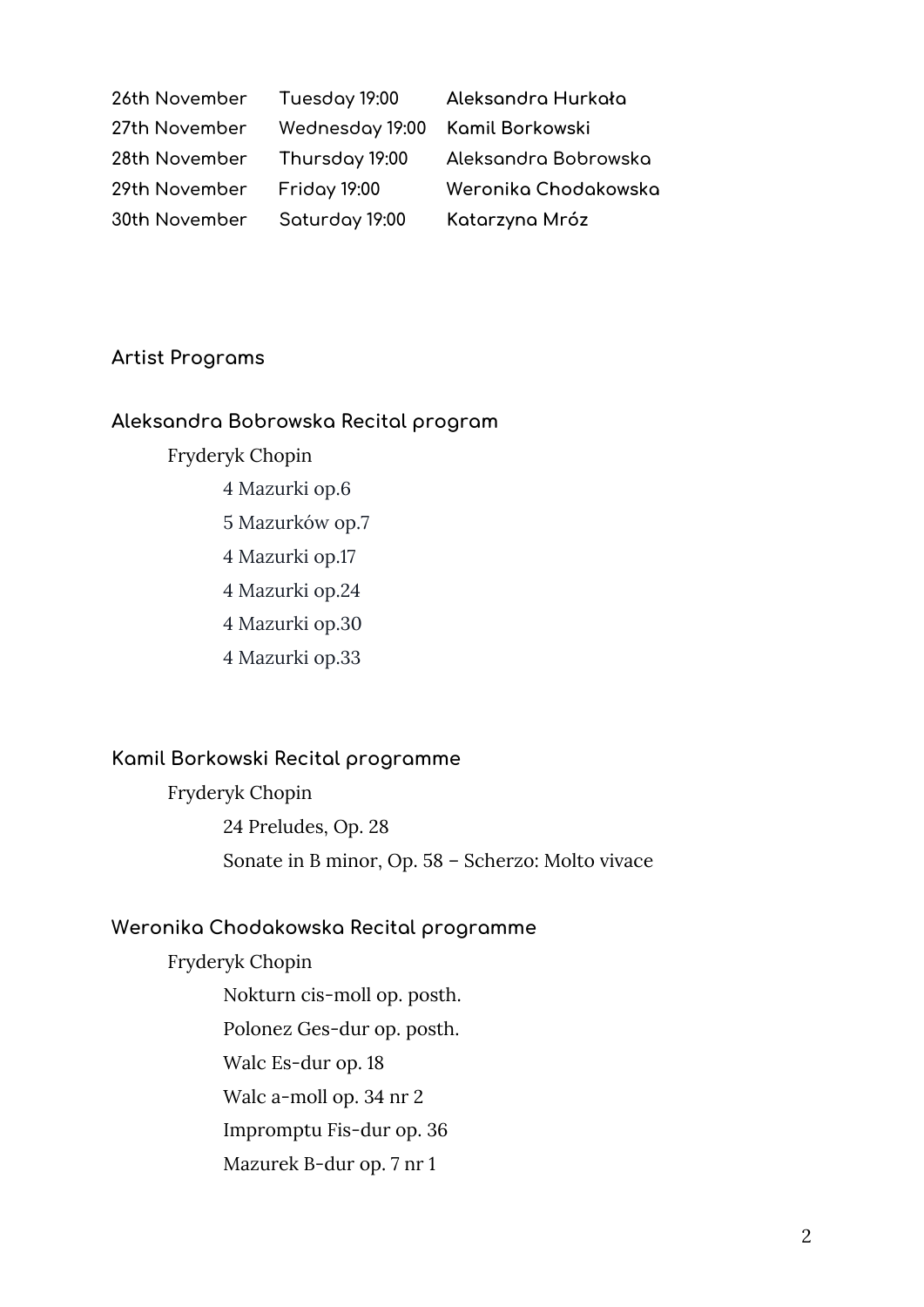Mazurek h-moll op. 33 nr 4 Mazurek f-moll op. 68 nr 4 Barkarola Fis-dur op. 60

#### **Aleksandra Hurkała Recital programme**

Fryderyk Chopin Nocturne in B flat minor, Op.9 No.1 Nocturne in E flat major, Op.9 No. 1 Mazurka, Op.24 No.1 Mazurka, Op. 24 No.2 Mazurka, Op. 24 No.3 Polonaise in A major, Op.40 Fantasy-Impromptu in C sharp minor, Op.66 Hexameron, Variation No.6 Nocturne in C minor, Op.48 No.1 Waltz Des major, Op.64 No.1 Polonaise in B flat minor, Op.posth "Adieu" Berceuse in D flat major, Op.57 Ballade in F major, Op.38

## **Klaudia Kudełko Recital programme**

Fryderyk Chopin Mazurka in A minor, Op. 17 No. 4 4 Mazurkas, Op. 41: in E minor, No. 1 in B major, No. 2 in A at major, No. 3 in C sharp minor, No. Etude in C minor, Op. 12 Etude in C sharp minor, Op. 25 No. 7 Etude in B minor, Op. 25 No. 10